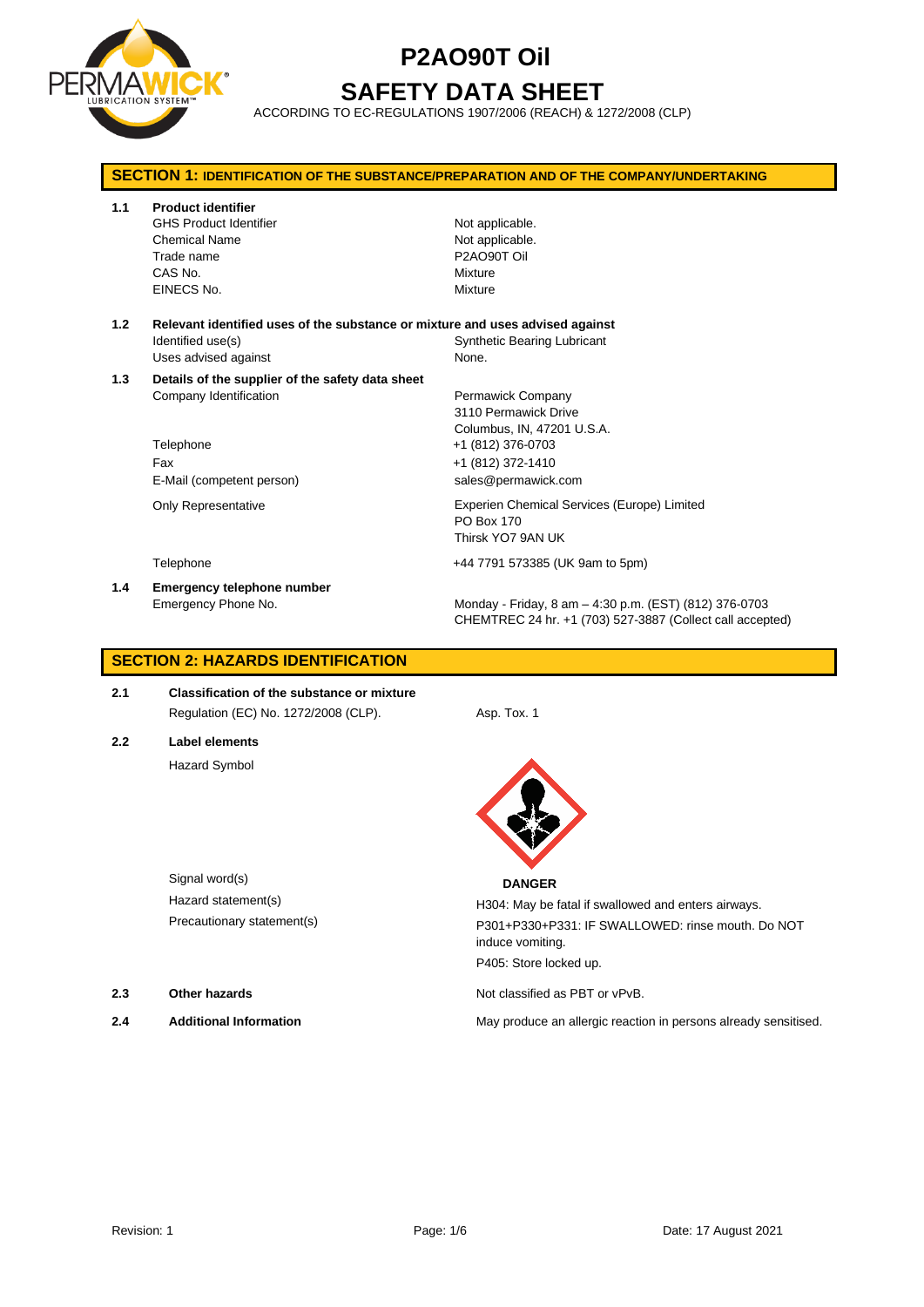

### **SECTION 3: COMPOSITION/INFORMATION ON INGREDIENTS**

#### **3.2 Mixtures**

Regulation (EC) No. 1272/2008 (CLP).

| Hazardous ingredient(s)              | %W/W       | EC No. and<br>CAS#      | According to Regulation (EC) No.<br>1272/2008 (CLP) |
|--------------------------------------|------------|-------------------------|-----------------------------------------------------|
| Dec-1-ene, homopolymer, hydrogenated | $60 - 100$ | 500-183-1<br>68037-01-4 | Asp. Tox. 1; H304                                   |

**3.3 Additional Information -** Substances in the product which may present a health or environmental hazard, or which have been assigned occupational exposure limits, are detailed below. **None**

For full text of H/P phrases see section 16.

### **SECTION 4: FIRST AID MEASURES 4.1 Description of first aid measures** Inhalation **Inhalation** Unlikely to be required but if necessary treat symptomatically. Skin Contact Wash affected skin with soap and water. Eye Contact Eyes should be washed with plenty of water. If symptoms occur obtain medical attention. Ingestion Do not induce vomiting. Seek medical treatment. **4.2 Most important symptoms and effects, both acute and delayed** None **4.3 Indication of the immediate medical attention and special treatment needed** None **SECTION 5: FIRE-FIGHTING MEASURES 5.1 Extinguishing media** -Suitable Extinguishing Media Extinguish with waterspray, dry chemical, sand or carbon dioxide. -Unsuitable Extinguishing Media None anticipated. **5.2 Special hazards arising from the substance or mixture** This product may give rise to hazardous fumes in a fire. **5.3 Advice for fire-fighters A self** contained breathing apparatus and suitable protective clothing should be worn in fire conditions. **SECTION 6: ACCIDENTAL RELEASE MEASURES 6.1 Personal precautions, protective equipment and emergency procedures** Avoid skin contact. Avoid contact with eyes. **6.2 Environmental precautions** Use appropriate container to avoid environmental contamination. **6.3 Methods and material for containment and cleaning up** Contain and cover spilled substance with dry sand or earth or other suitable dry material. Transfer to a container for disposal or recovery. **6.4 Reference to other sections** None **6.5 Additional Information** None.

### **SECTION 7: HANDLING AND STORAGE**

**7.1 Precautions for safe handling The State of Avoid skin contact. Avoid contact with eyes.** 

**7.2 Conditions for safe storage, including any incompatibilities**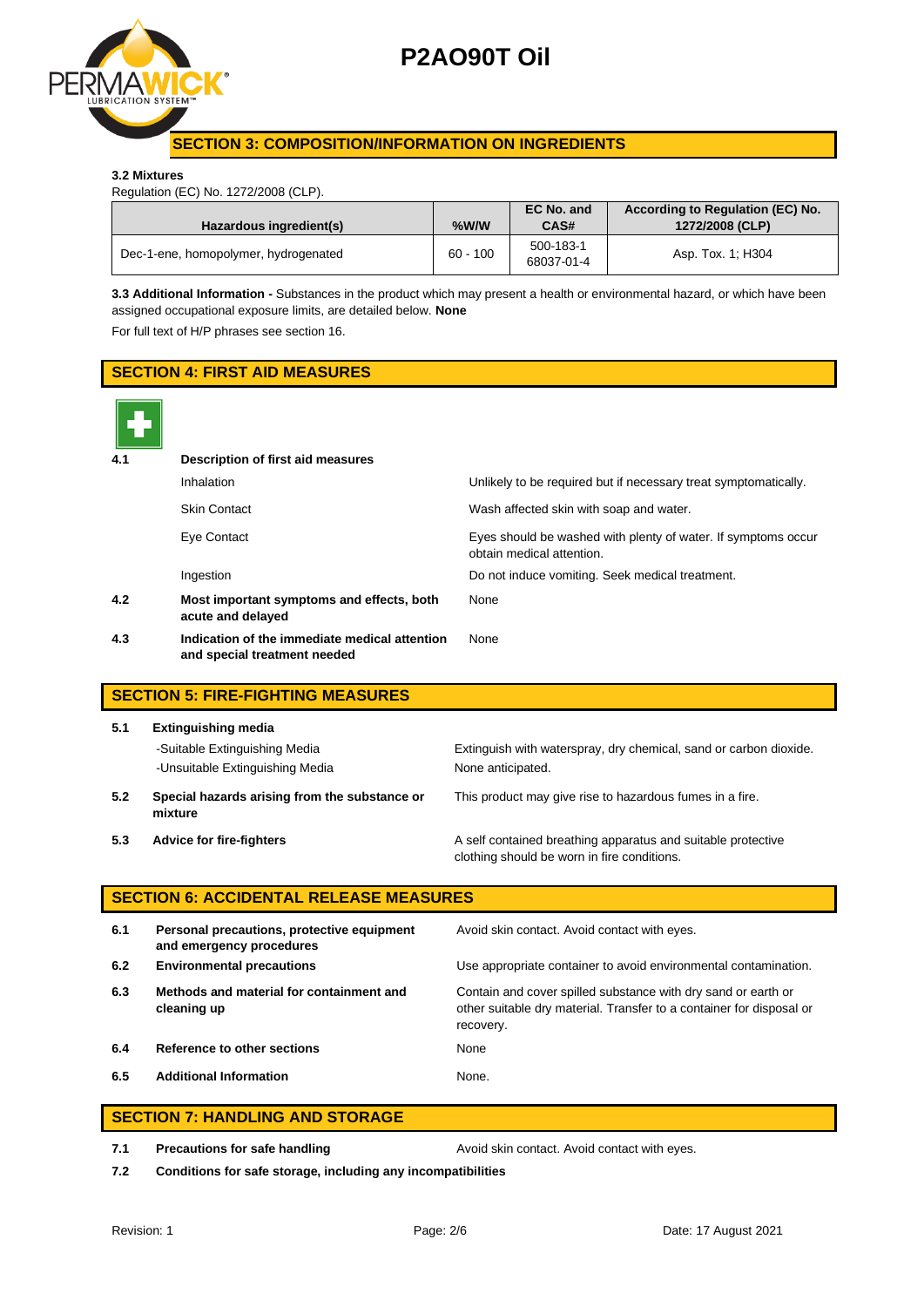

-Storage Temperature **Store at room temperature.**<br>-Incompatible materials **Store at Proposition** Strong oxidising agents. Strong oxidising agents.

**7.3 Specific end use(s)** Synthetic Bearing Lubricant

### **SECTION 8: EXPOSURE CONTROLS/PERSONAL PROTECTION**

### **8.1 Control parameters**

### **8.1.1 Occupational Exposure Limits**

|                                                                                                     | <b>SUBSTANCE.</b>                                          | CAS No.           | LTEL (8 hr<br>TWA ppm) | LTEL (8 hr<br>TWA mg/m <sup>3</sup> ) | <b>STEL</b><br>(ppm) | <b>STEL</b><br>(mg/m <sup>3</sup> ) | Note: |
|-----------------------------------------------------------------------------------------------------|------------------------------------------------------------|-------------------|------------------------|---------------------------------------|----------------------|-------------------------------------|-------|
| None known<br>-----                                                                                 |                                                            | -----             | -----                  | -----                                 | $- - - - -$          | -----                               |       |
| Limit value type<br>(country of origin)                                                             |                                                            | <b>SUBSTANCE.</b> | CAS No.                | <b>Biological limit value</b>         |                      | Note:                               |       |
| None known<br>$\cdots$<br>Recommended monitoring method<br>8.1.2<br>8.2<br><b>Exposure controls</b> |                                                            | -----             | -----<br>Not available |                                       | -----                |                                     |       |
| 8.2.1                                                                                               | Appropriate engineering controls<br>Not normally required. |                   |                        |                                       |                      |                                     |       |
| 8.2.2                                                                                               | <b>Personal protection equipment</b>                       |                   |                        |                                       |                      |                                     |       |
|                                                                                                     | Eye/face protection                                        |                   |                        | Safety spectacles.                    |                      |                                     |       |
|                                                                                                     | Skin protection (Hand protection/ Other)                   |                   |                        | Not normally required.                |                      |                                     |       |
|                                                                                                     | Respiratory protection                                     |                   |                        | Not normally required.                |                      |                                     |       |

Thermal hazards **Not report to the COV** Not normally required.

8.2.3 **Environmental Exposure Controls** Mot normally required.

### **SECTION 9: PHYSICAL AND CHEMICAL PROPERTIES**

### **9.1 Information on basic physical and chemical properties**

| Appearance                                                 | Liquid          |
|------------------------------------------------------------|-----------------|
| Colour.                                                    | Clear / Amber.  |
| Odour                                                      | Mild petroleum  |
| Odour threshold (ppm)                                      | Not available   |
| pH (Value)                                                 | Not available   |
| Melting point $(^{\circ}C)$ / Freezing point $(^{\circ}C)$ | Not available   |
| Boiling point/boiling range (°C):                          | Not determined. |
| Flash point (°C)                                           | 215 [Open cup]  |
| Evaporation rate                                           | Not applicable  |
| Flammability (solid, gas)                                  | Not applicable  |
| Explosive limit ranges                                     | Not applicable  |
| Vapour pressure (Pascal)                                   | Not available   |
| Vapour density (Air=1)                                     | Not available   |
| Density (g/ml)                                             | $0.82 - 0.83$   |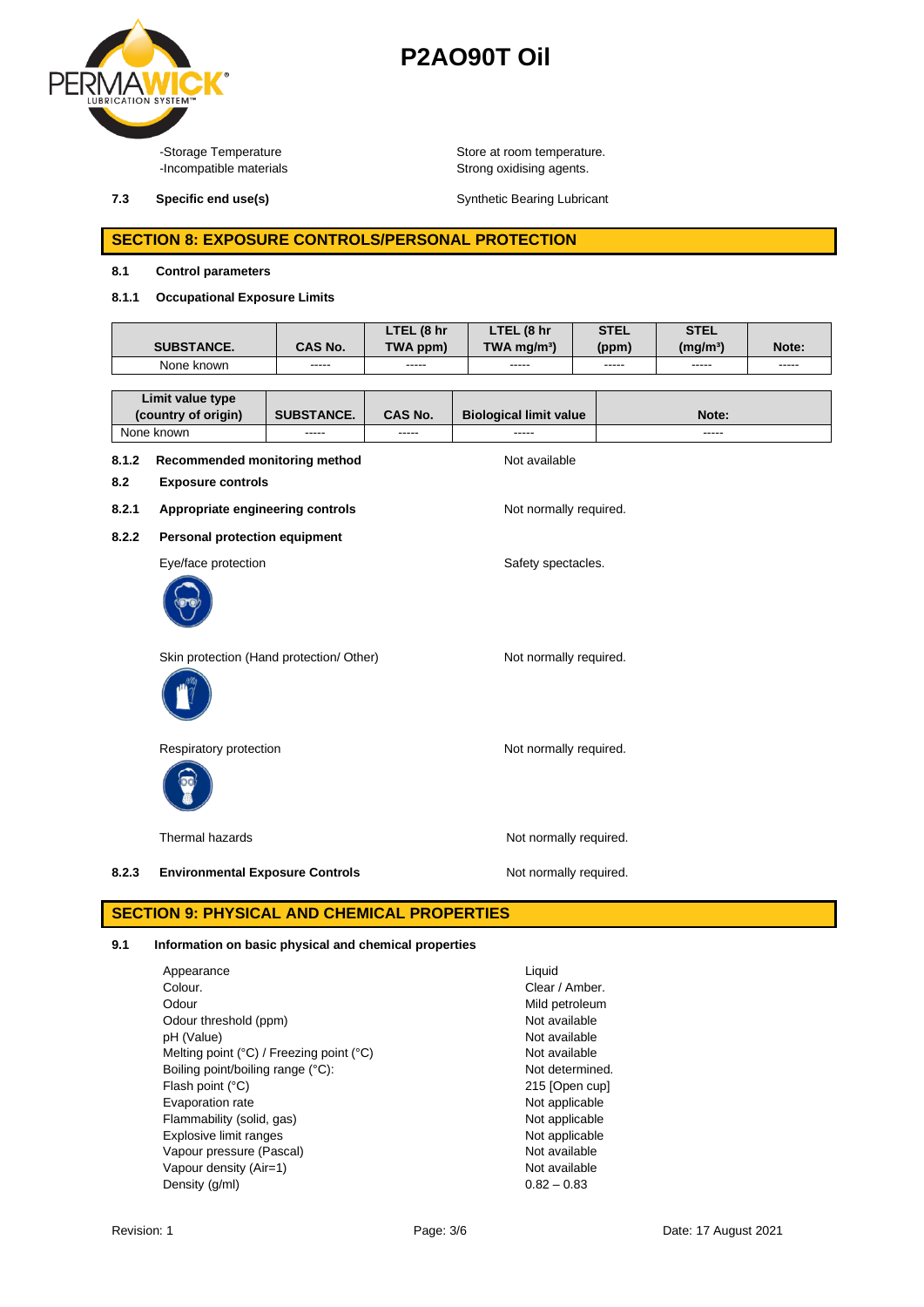

Solubility (Water) **Insoluble.**<br>
Solubility (Other) **Insoluble.**<br>
Not available Solubility (Other)<br>
Partition coefficient (n-Octanol/water)<br>
Not available Partition coefficient (n-Octanol/water) Auto ignition point (°C) and the contract of the Not available Not available Decomposition temperature (°C) Not available Kinematic Viscosity (cSt) @ 40°C 17- 20 at 40° C Explosive properties Not explosive. Oxidising properties Not oxidising.

- 
- **9.2 Other information Not available.**

### **SECTION 10: STABILITY AND REACTIVITY**

- **10.1 Reactivity Constraining Stable under normal conditions.**
- **10.2 Chemical stability** Stable

#### **10.3 Possibility of hazardous reactions** None anticipated.

- **10.4 Conditions to avoid None**
- **10.5 Incompatible materials** Oxidizers
- 10.6 **Hazardous Decomposition Product(s)** Carbon monoxide, Carbon dioxide

### **SECTION 11: TOXICOLOGICAL INFORMATION**

- **11.1 Information on toxicological effects**
- **11.1.1 Substances**
	- Not applicable
- **11.1.2 Mixtures - By analogy with similar materials:** Acute toxicity Contract Contract Contract Contract Contract Contract Contract Contract Contract Contract Contract Contract Contract Contract Contract Contract Contract Contract Contract Contract Contract Contract Contract
	- Serious eye damage/irritation **Unlikely to cause eye irritation**. Respiratory or skin sensitization Not to be expected. Germ cell mutagenicity expected. Carcinogenicity **Not to be expected.** Reproductive toxicity Not to be expected. STOT - single exposure Not to be expected. STOT - repeated exposure Not to be expected.

Dermal: >5000 mg/kg Skin corrosion/irritation example and unlikely to cause skin irritation. Aspiration hazard **May be fatal if swallowed and enters airways.** May be fatal if swallowed and enters airways.

### **11.1.3 Substances in preparations / mixtures**

Dec-1-ene, homopolymer, hydrogenated (CAS No. 68037-01-4)

Skin corrosion/irritation **Skin corrosion/irritation** Unlikely to cause skin irritation. Serious eye damage/irritation **Exercise 20** Unlikely to cause eye irritation. Respiratory or skin sensitization Not to be expected. Germ cell mutagenicity expected. Carcinogenicity **Notifically** Not to be expected. Reproductive toxicity Not to be expected. STOT - single exposure Not to be expected.

Acute toxicity **Canadian Construction** Oral LD50 > 5000 mg/kg (rat) Inhalation LC50: LC50  $>$  5.2 mg/l (4 hour(s)) (rat) Dermal: LD50 > 3000 mg/kg (rabbit)

STOT - repeated exposure Not to be expected. Oral NOAEL = 1000 mg/kg (rat) Aspiration hazard May be fatal if swallowed and enters airways.

**11.2 Other information None known.** 

### **SECTION 12: ECOLOGICAL INFORMATION**

### **12.1 Toxicity**

### **Substances in preparations / mixtures**

Dec-1-ene, homopolymer, hydrogenated (CAS No. 68037-01-4)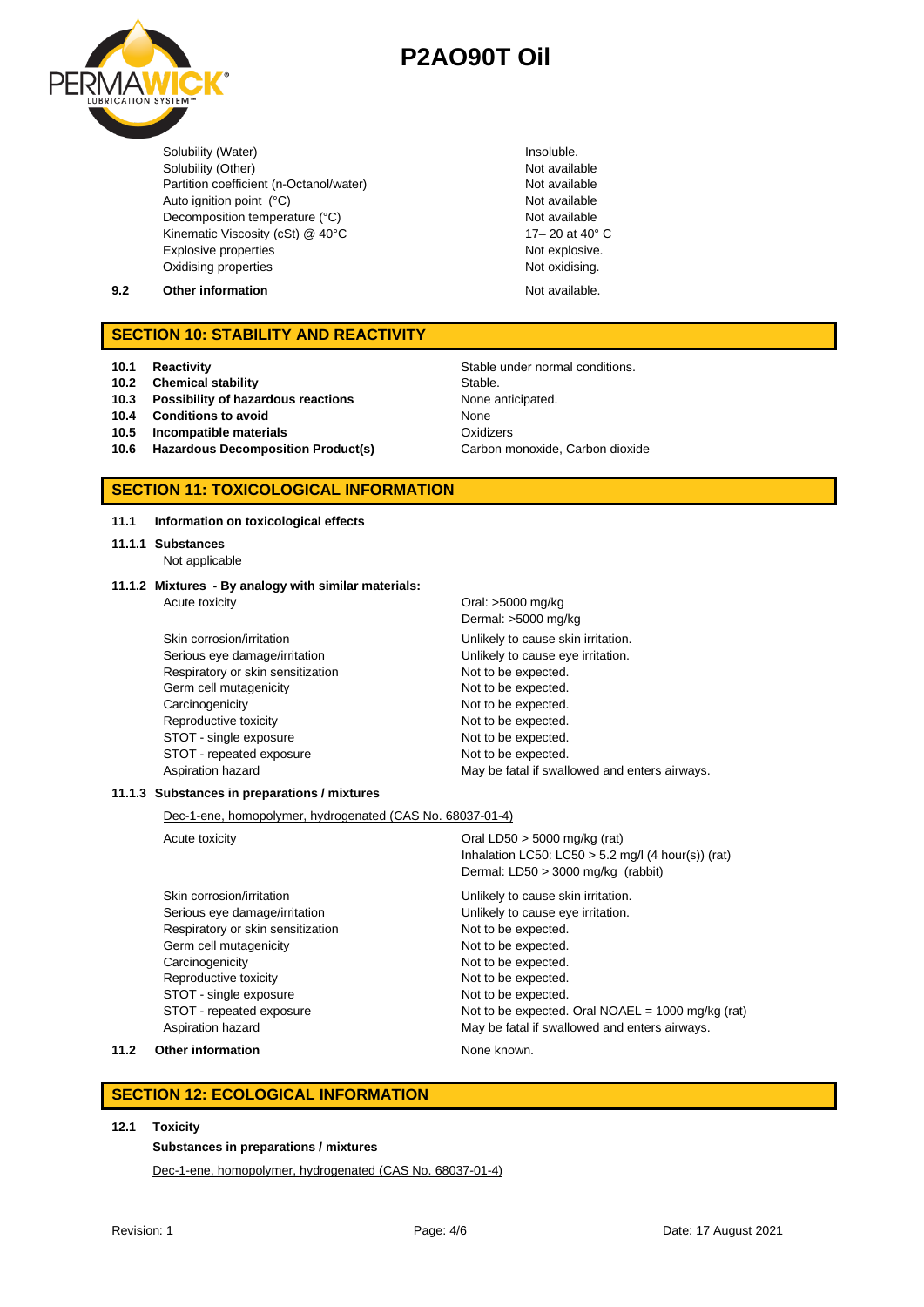

Short term LL50 > 1000 mg/l (96 hour) (O. mykiss) EL50 > 1000 mg/l (48 hour) (D. magna) EL50 > 1000 mg/l (72 hour) (S. capricornutum)

- **12.2 Persistence and degradability Motion Readily biodegradable.**
- **12.3 Bioaccumulative potential** Not available
- **12.4 Mobility in soil** No data
- **12.5 Results of PBT and vPvB assessment** Not classified as PBT or vPvB.
- **12.6 Other adverse effects None known. None known.**

Long Term NOELR = 125 mg/l (*D. magna)* (21 days)

### **SECTION 13: DISPOSAL CONSIDERATIONS**

**13.1 Waste treatment methods** Disposal should be in accordance with local, state or national legislation.Consult an accredited waste disposal contractor or the local authority for advice.

**13.2 Additional Information None known.** 

**Land transport (ADR/RID)**

### **SECTION 14: TRANSPORT INFORMATION**

**UN number Transport hazard class(es) Packing group Environmental hazards Special precautions for user**

**Air transport (ICAO/IATA)**

**Proper Shipping Name Not classified as dangerous for transport.** 

**Sea transport (IMDG)**

**Transport in bulk according to Annex II of MARPOL73/78 and the IBC Code:** Not applicable

### **SECTION 15: REGULATORY INFORMATION**

#### **15.1 Safety, health and environmental regulations/legislation specific for the substance or mixture:**

| 15.1.1 | <b>EU</b> regulations                                                       | Listed           |
|--------|-----------------------------------------------------------------------------|------------------|
|        | Regulation (EC) 2037/2000 - Dangerous to the ozone layer.                   | No.              |
|        | Regulation (EC) 850/2004 - Persistent Organic Pollutants                    | No.              |
|        | Regulation (EC) 689/2008 - Export/Import of Dangerous Chemicals             | No.              |
|        | Regulation (EC) 1907/2006 - REACH Authorisations and/or restrictions on use | No.              |
|        |                                                                             |                  |
| 15.1.2 | <b>National regulations</b>                                                 | Not established. |
|        | German Water Classification / Wassergefährdungsklasse (Germany)             |                  |
| 15.2   | <b>Chemical Safety Assessment</b>                                           | Not applicable   |

### **SECTION 16: OTHER INFORMATION**

**The following sections contain revisions or new statements:** 2, 3, 11, 16

#### **Hazard statement(s) and Precautionary statement(s):**

- H304: May be fatal if swallowed and enters airways.

#### **GHS Classification**

- Asp. Tox. 1: May be fatal if swallowed and enters airways.

#### **Training advice:** None.

**Additional Information:** None.

Information contained in this publication or as otherwise supplied to Users is believed to be accurate and is given in good faith, but it is for the Users to satisfy themselves of the suitability of the product for their own particular purpose.Permawick gives no warranty as to the fitness of the product for any particular purpose and any implied warranty or condition (statutory or otherwise)